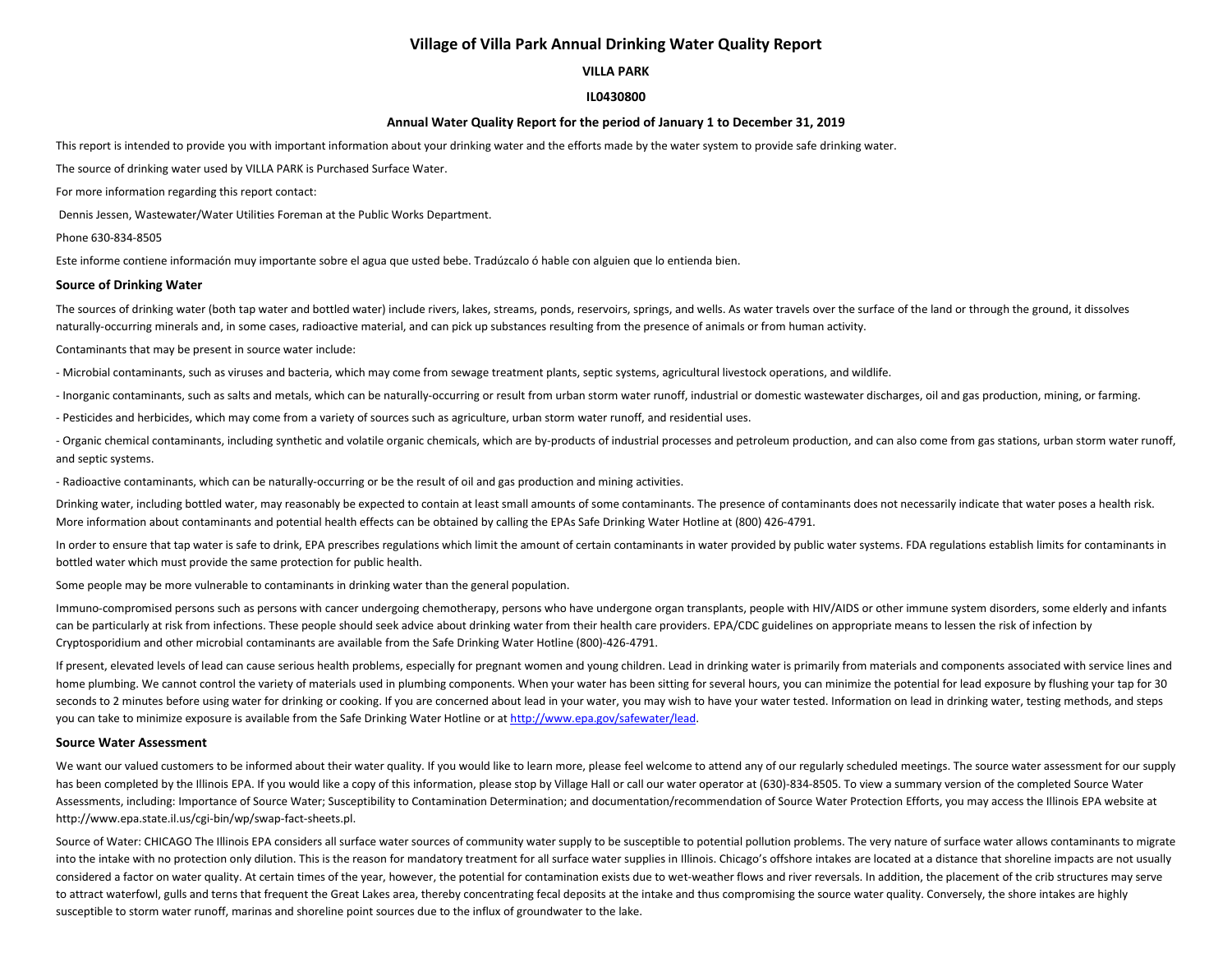## **Lead and Copper**

## Definitions:

Action Level Goal (ALG): The level of a contaminant in drinking water below which there is no known or expected risk to health. ALGs allow for a margin of safety.

Action Level: The concentration of a contaminant which, if exceeded, triggers treatment or other requirements which a water system must follow.

| <b>Lead and Copper</b> | <b>Date Sampled</b> | <b>MCLG</b> | <b>Action Level (AL)</b> | 90 <sup>th</sup> | # Sites Over AL | <b>Units</b> | <b>Violation</b> | <b>Likely Source of Contamination</b>                                                                         |
|------------------------|---------------------|-------------|--------------------------|------------------|-----------------|--------------|------------------|---------------------------------------------------------------------------------------------------------------|
|                        |                     |             |                          | Percentile       |                 |              |                  |                                                                                                               |
| Copper                 | 2017                | 1.3         | 1.3                      | 0.081            |                 | ppm          |                  | Erosion of natural deposits; Leaching from<br>wood preservatives; Corrosion of<br>household plumbing systems. |
| Lead                   | 2017                |             | 15                       | 7.5              |                 | ppb          |                  | Corrosion of household plumbing systems;<br>Erosion of natural deposits.                                      |

#### **Water Quality Test Results**

Maximum Contaminant Level Goal or MCLG: The level of a contaminant in drinking water below which there is no known or expected risk to health. MCLGs allow for a margin of safety.

Maximum Contaminant Level or MCL: The highest level of a contaminant that is allowed in drinking water. MCLs are set as close to the MCLGs as feasible using the best available treatment technology.

Maximum residual disinfectant level goal or MRDLG: The level of a drinking water disinfectant below which there is no known or expected risk to health. MRDLGs do not reflect the benefits of the use of disinfectants to control microbial contaminants.

Maximum residual disinfectant level or MRDL: The highest level of a disinfectant allowed in drinking water. There is convincing evidence that the addition of a disinfectant is necessary for control of microbial contaminant

Definitions: The following tables contain scientific terms and measures, some of which may require explanation.

ppb: micrograms per liter or parts per billion - or one ounce in 7,350,000 gallons of water.

na: not applicable.

Avg: Regulatory compliance with some MCLs are based on running annual average of monthly samples.

ppm: milligrams per liter or parts per million - or one ounce in 7,350 gallons of water.

### **Regulated Contaminants**

| <b>Disinfectants and</b><br><b>Disinfection By- Products</b> | <b>Collection Date</b> | <b>Highest Level</b><br><b>Detected</b> | <b>Range of Levels</b><br><b>Detected</b> | <b>MCLG</b>              | <b>MCL</b> | <b>Units</b> | Violation | <b>Likely Source of Contamination</b>     |
|--------------------------------------------------------------|------------------------|-----------------------------------------|-------------------------------------------|--------------------------|------------|--------------|-----------|-------------------------------------------|
| Chlorine                                                     | 12/31/2019             | 0.9                                     | $0.7 - 0.9$                               | $MRDLG = 4$              | $MRDL = 4$ | ppm          | N         | Water additive used to control microbes.  |
| Haloacetic Acids HAA5                                        | 2019                   | 17                                      | $6.0 - 17.5$                              | No goal for the<br>total | 60         | ppb          | N         | By-product of drinking water disinfection |
| <b>Total Trihalomethanes</b><br>(TTHM)                       | 2019                   | 46                                      | $18.07 - 60.7$                            | No goal for the<br>total | 80         | ppb          | N         | By-product of drinking water disinfection |

# **Water Quality Data for the City of Chicago**

# **2019 Regulated Contaminants Detected**

# **Water Quality Test Results**

Maximum Contaminant Level Goal or MCLG: The level of a contaminant in drinking water below which there is no known or expected risk to health. MCLGs allow for a margin of safety.

Maximum Contaminant Level or MCL: The highest level of a contaminant that is allowed in drinking water. MCLs are set as close to the MCLGs as feasible using the best available treatment technology.

Maximum residual disinfectant level goal or MRDLG: The level of a drinking water disinfectant below which there is no known or expected risk to health. MRDLGs do not reflect the benefits of the use of disinfectants to control microbial contaminants.

Maximum residual disinfectant level or MRDL: The highest level of a disinfectant allowed in drinking water. There is convincing evidence that the addition of a disinfectant is necessary for control of microbial contaminant